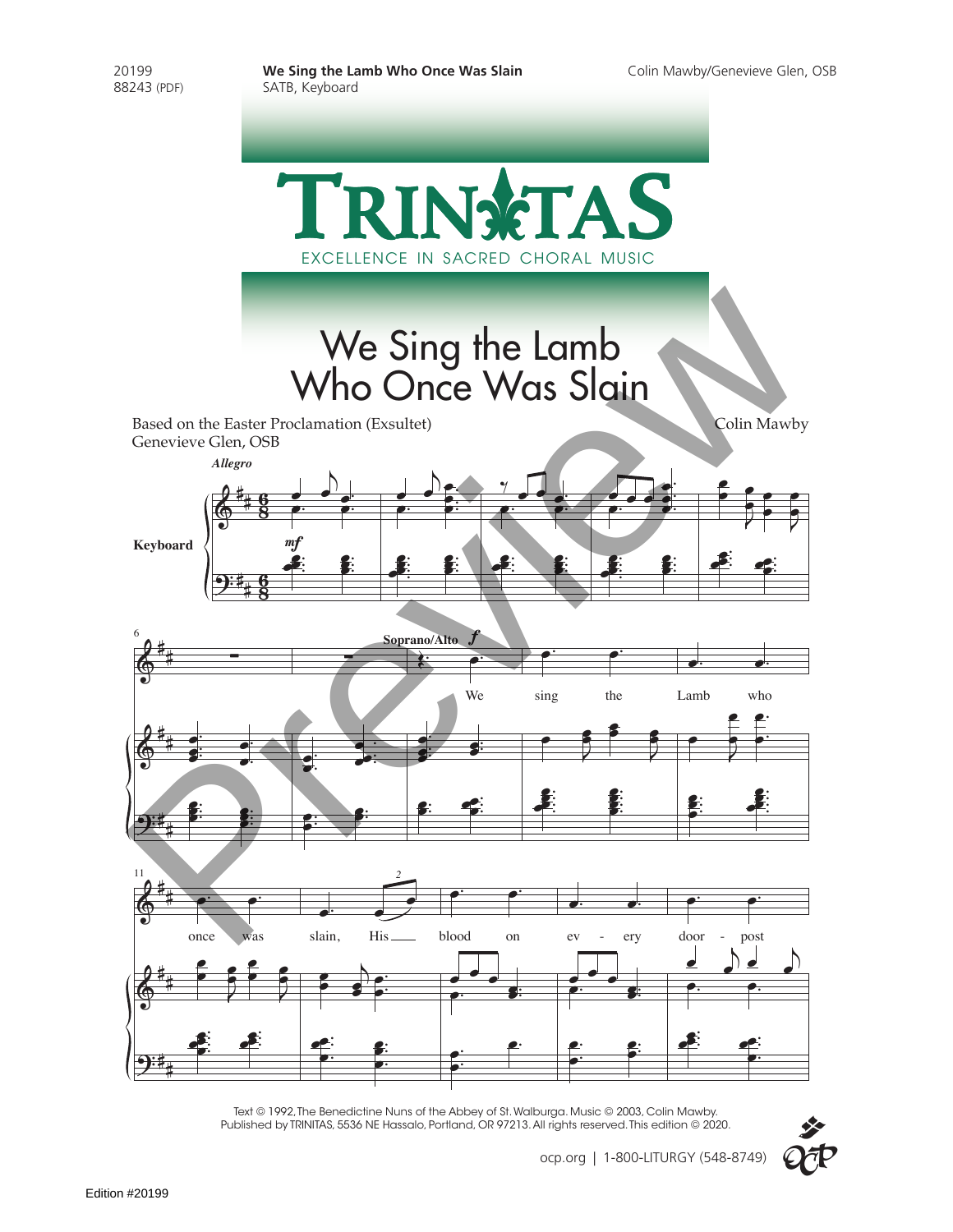



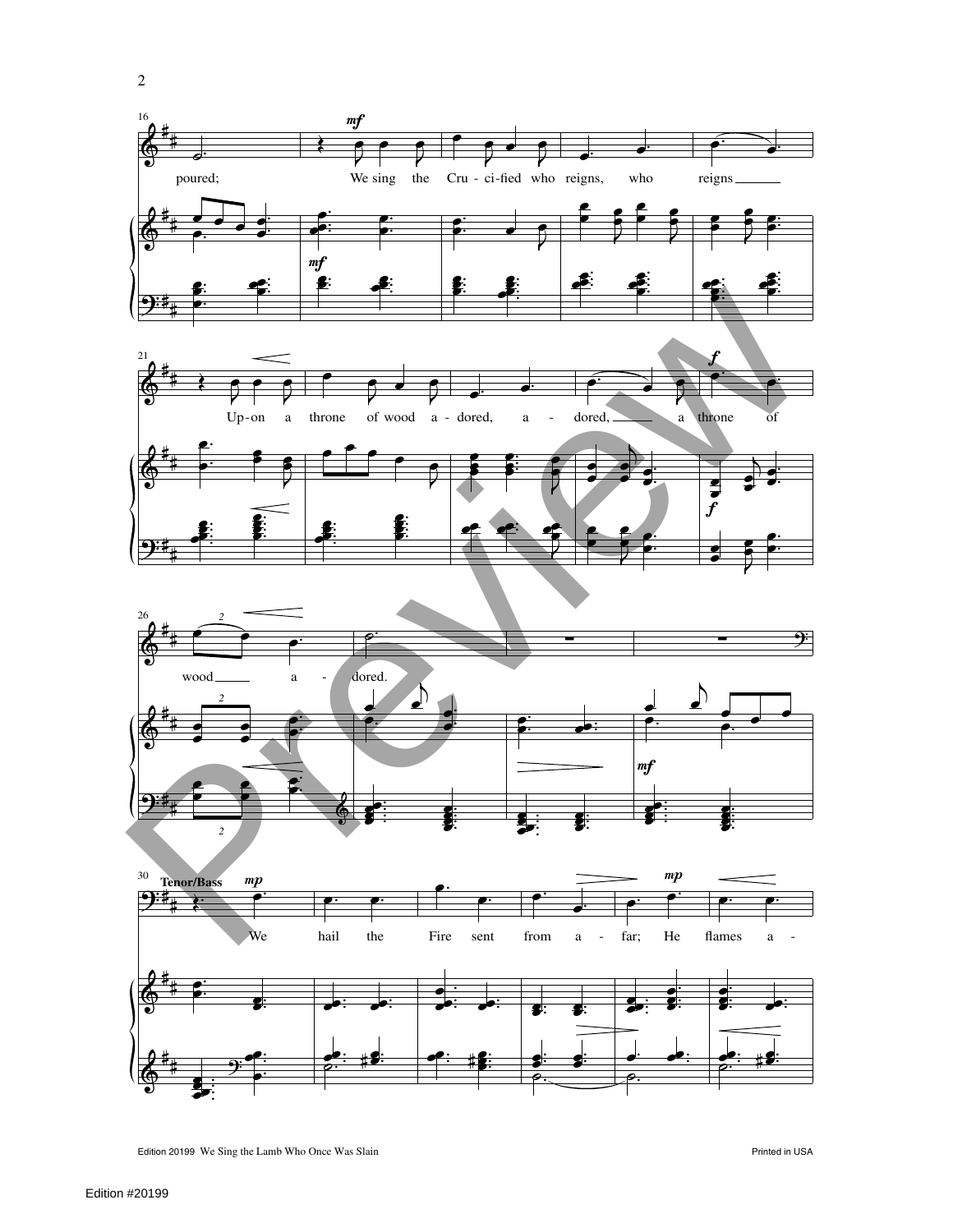

We Sing the Lamb Who Once Was Slain

 $\overline{3}$